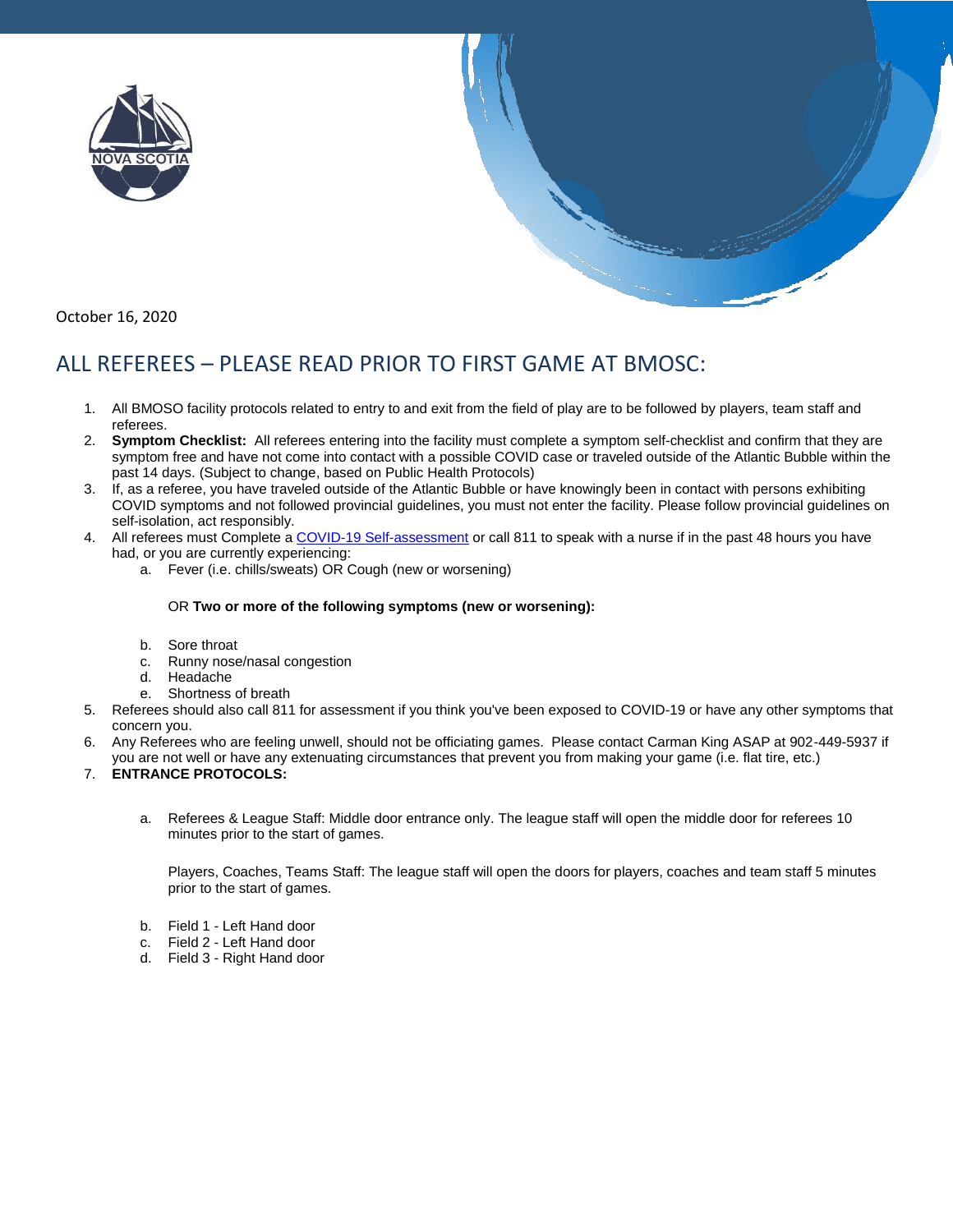

## **Field 4 Entrance & Exit**



- 8. Referees may arrive 10 minutes prior to their first game to gain access to the building.
- 9. The doors of the building will close 10 minutes after the hour. Please do not arrive late for a game expecting to enter the building.
- 10. Masks are mandatory for entry and exit from the building.
- 11. **Equipment/ Benches:**
	- **Equipment:** It is suggested that the league(s) provides balls. 2 balls for each pitch.
	- **Benches:** Home will be the near bench, Away will be far bench. Benches will be marked.
	- Cleaning of equipment, BMOSO will provide a spray bottle at each bench, team contacts must spray bench after each game.